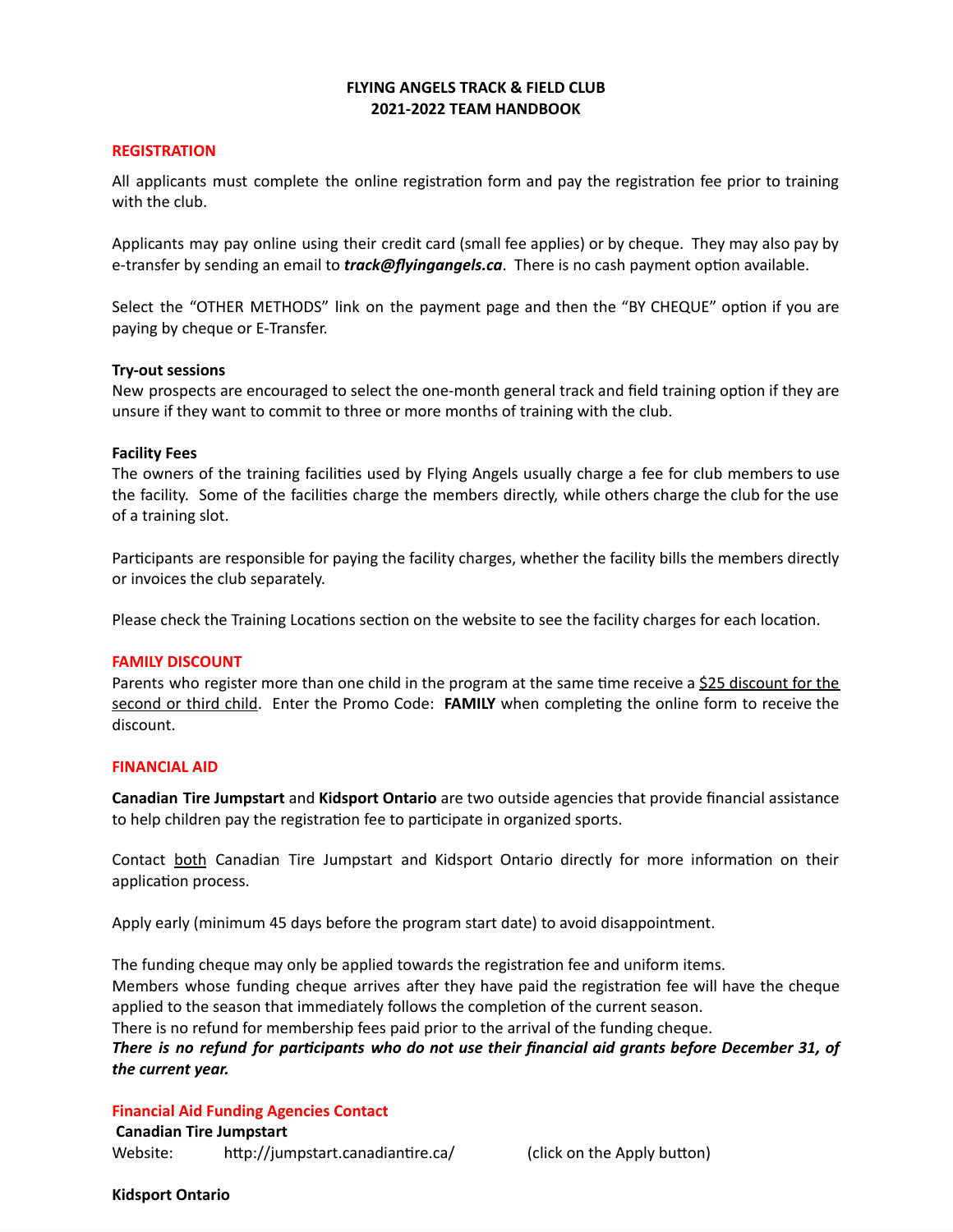Website: [www.kidsportcanada.ca/ontario/toronto/](http://www.kidsportcanada.ca/ontario/toronto/) (click on Apply for Assistance button) Email: ontario@kidsportcanada.ca

### **Payment Plans**

Payment plan requests are handled on a case-by-case basis. Please speak to the Team Manager about a payment plan when registering.

Please keep in mind when discussing a payment plan that fees must be paid in full before an athlete may participate in any competitions.

# **NSF Cheques**

There is a \$40 service fee charged for each N.S.F. cheque written to the club. Membership privileges are suspended until the original cheque is replaced and the service fee has been paid.

### **Refunds**

There are no refunds for registration fees, facility fees, or uniform purchases once the athlete begins the program. (please select the one month general track and field training if you are not sure if you want to commit to three or more months of training with the club.)

### **UNIFORM**

All Flying Angels members must have a team uniform kit. Athletes must wear the club uniform to all practices and competitions.

New athletes must purchase a uniform kit. Returning athletes may purchase individual items needed for their kit.

### **How to Purchase the Uniform Kit**

Select the uniform kit when completing the online registration form.

You may also select the uniform kit using the Online Store tab on the website. Pay online using your credit card or on-site using a cheque. You may also email an E-Transfer to [track@flyingangels.ca.](mailto:track@flyingangels.ca)

### **PROGRAM START & END DATES**

Flying Angels athletes train year-round. However, athletes are not required to commit for the entire year. New members may start at any time.

### **FUNDRAISING COMMITMENT**

Participants who successfully participate in the club's raffle fundraiser receive a \$100 discount off their registration fee. Participants must sell a book of 10 raffle tickets to successfully complete the fundraiser. Bring a fundraiser deposit cheque, post dated for three weeks after the registration date and give it to the team manager at the first practice. The cheque is returned at the end of the three week period if the athlete completes their fundraising duty. The raffle draw takes place on or around september 1st of each year. Use the promo code: **RAFFLE** when completing the online registration form to receive the \$100 discount. Use the promo code: **FAMILYRAFFLE2** if you are participating in the raffle AND have two children in the club. Use the promo code: **FAMILYRAFFLE3** if you are participating in the raffle AND have three children in the club.

# **VOLUNTEERING WITH THE CLUB**

Flying Angels members are encouraged to volunteer or recruit someone to volunteer for them at two Flying Angels track meets/events or serve on a committee. Other duties are available from time to time that the volunteer may perform. The Volunteer Coordinator will email a list of volunteer duties throughout the year that members can sign up for.